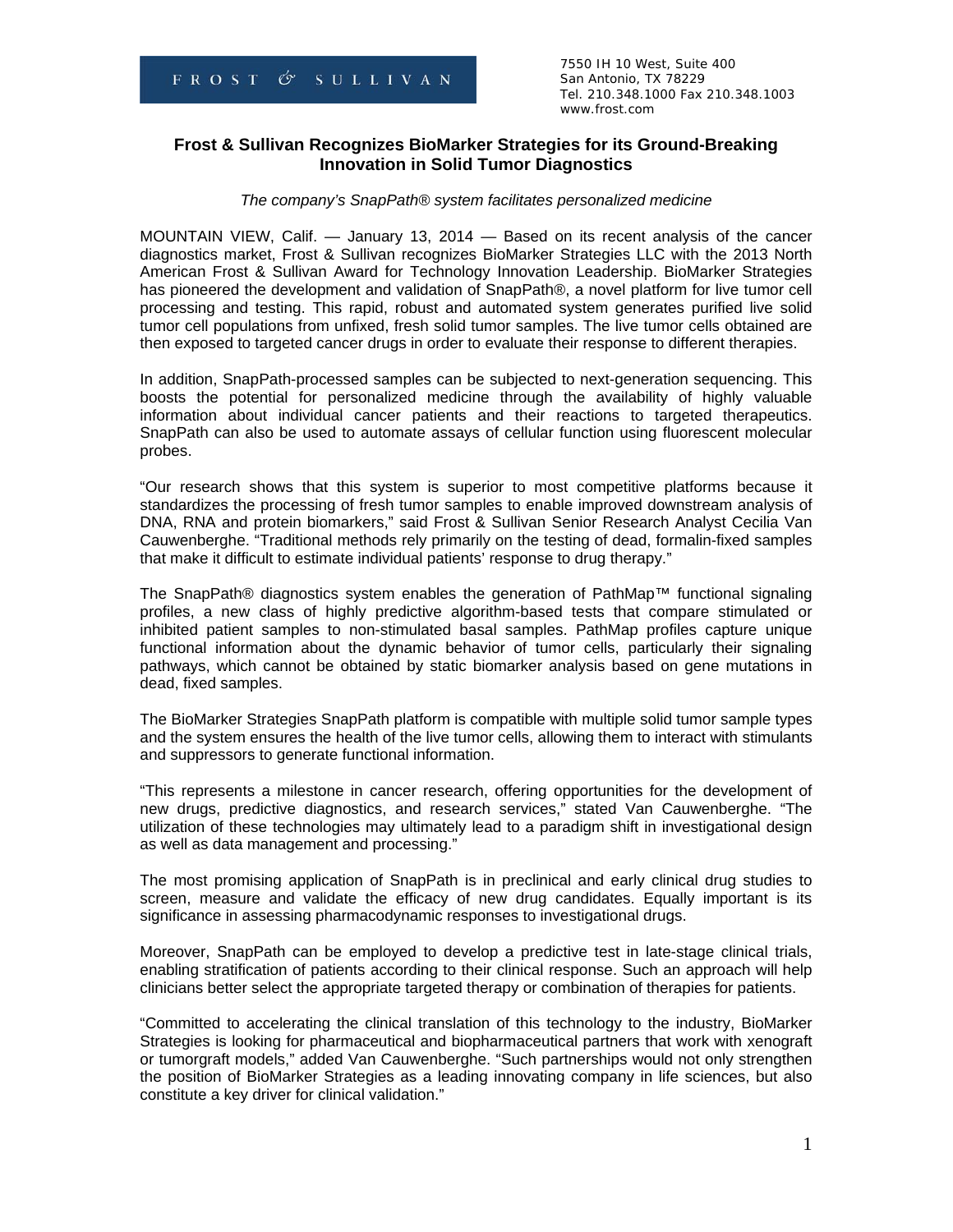FROST  $\circ$  SULLIVAN

 7550 IH 10 West, Suite 400 Tel. 210.348.1000 Fax 210.348.1003 www.frost.com

In recognition of these achievements, Frost & Sullivan presents the 2013 Technology Innovation Leadership Award in Cancer Diagnostics to BioMarker Strategies. Each year, Frost & Sullivan presents this award to the company that has demonstrated uniqueness in developing a technology that significantly impacts both the functionality and the customer value of new products and applications. The award lauds the relevance of the innovation to the industry.

Frost & Sullivan Best Practices Awards recognize companies in a variety of regional and global markets for demonstrating outstanding achievement and superior performance in areas such as leadership, technological innovation, customer service, and strategic product development. Industry analysts compare market participants and measure performance through in-depth interviews, analysis, and extensive secondary research in order to identify best practices in the industry.

### **About BioMarker Strategies**

Headquartered in Rockville, Maryland, BioMarker Strategies is a tissue-based cancer diagnostics company committed to providing its customers with novel solutions for cancer research. BioMarker Strategies has developed SnapPath®, a live tumor cell testing platform capable of evaluating live cell behavior under stimulant/suppressive conditions with the aim of achieving an in-depth understanding of human cancer biology.

The company's proprietary technology platform, developed with the support of the National Cancer Institute, enables the development of *ex vivo*, next-generation predictive tests based on the activation of cell-signaling pathways. Frost & Sullivan research clearly shows that the obtained patterns (PathMap profiles) will enable significant improvements in targeted drug treatment selection and therapeutic combinations.

Frost & Sullivan strongly recognizes the valuable contribution of BioMarker Strategies in shaping future medicine by enabling a more profound understanding of the human biology of live tumor cells and their response to different stimuli and perturbations. The company has demonstrated outstanding innovation capacity and leadership. In recognition of the company's achievements, Frost & Sullivan presents the 2013 Technology Innovation Leadership Award in Cancer Diagnostics to BioMarker Strategies LLC (BioMarker Strategies).

Contact: Jerry Parrott, BioMarker Strategies 301-917-9005 jparrott@biomarkerstrategies.com

### **About Frost & Sullivan**

Frost & Sullivan, the Growth Partnership Company, works in collaboration with clients to leverage visionary innovation that addresses the global challenges and related growth opportunities that will make or break today's market participants.

Our "Growth Partnership" supports clients by addressing these opportunities and incorporating two key elements driving visionary innovation: The Integrated Value Proposition and The Partnership Infrastructure.

 *The Integrated Value Proposition* provides support to our clients throughout all phases of their journey to visionary innovation including: research, analysis, strategy, vision, innovation and implementation.